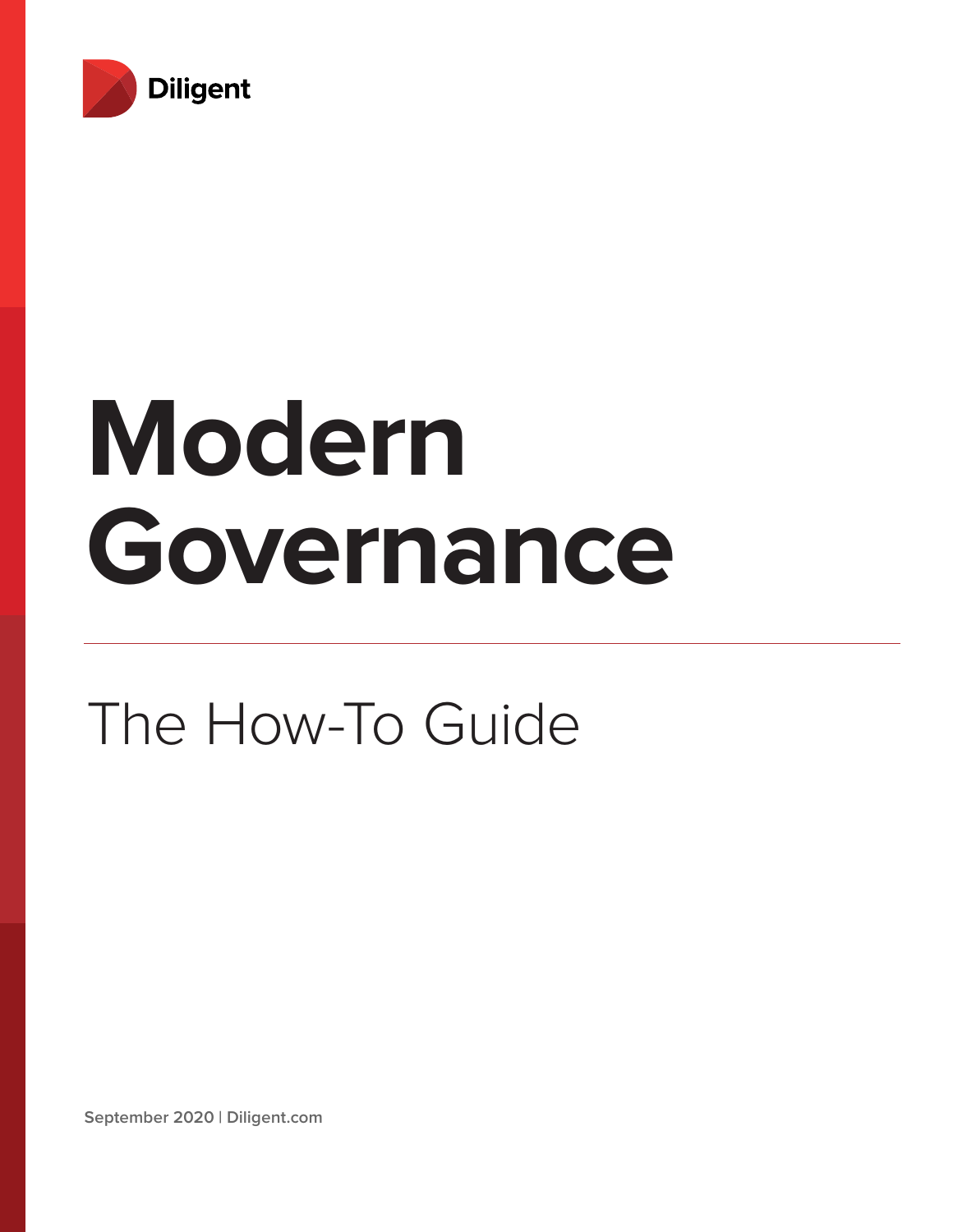

# **Modern Governance:** The How-To Guide

"Good governance to me is being able to maintain sound business practices within whatever the regulatory guideline is. Making sure our information is safe. Making sure that our directors have the information that they need in order to make the decisions they need to make, when they need to make them. Diligent allows us to do all of that."

### Matt Muller

Legal Operations Manager and Corporate Secretary, Farm Credit Mid-America

The technology, processes and skills that today's companies need are evolving as quickly as the business landscape. Organizations must be all at once more informed, more secure, more collaborative and more purposedriven. Modern governance equips organizations with the tools and insights that enable business resilience – not only in times of vitality, but also in times of volatility.

At Diligent's Modern Governance Summit 2020, executives and legal and governance professionals from across the globe came together to share insights and best practices. Their discussions around security, risk, data governance and corporate responsibility create the blueprint for how to navigate governance in a highly dynamic era.

In this guide, we have compiled key takeaways from across the Modern Governance Summit sessions and share best practices and actionable insights in these critical areas:

- **• Strategy & Governance**
- **• Security & Collaboration**
- **• Risk & Accountability**

As we navigate the new normal, Diligent looks forward to continuing as your trusted partner.



Brian Stafford President & CEO, Diligent Corporation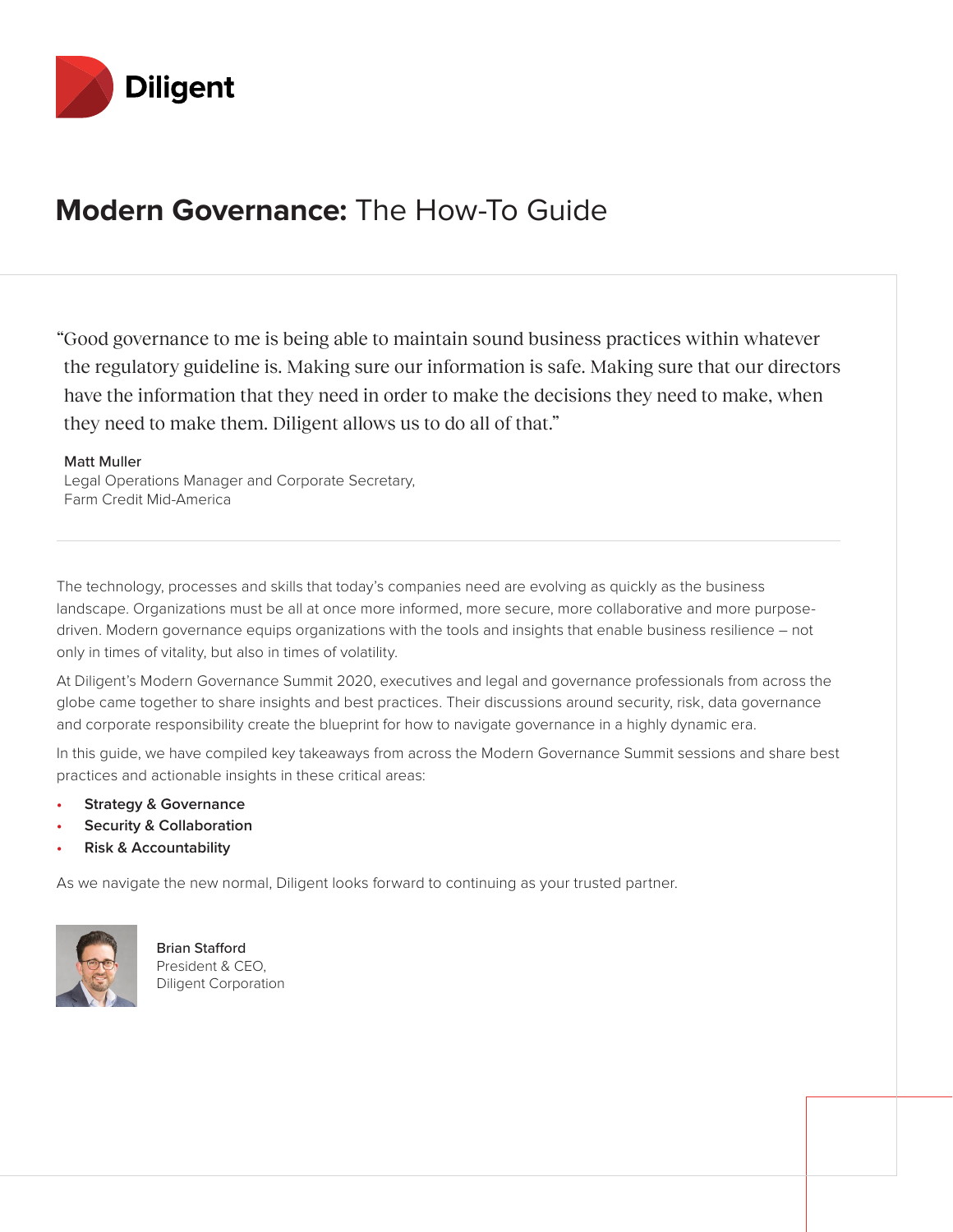

# **What's Inside**

### STRATEGY & GOVERNANCE

### SECURITY & COLLABORATION

### RISK & ACCOUNTABILITY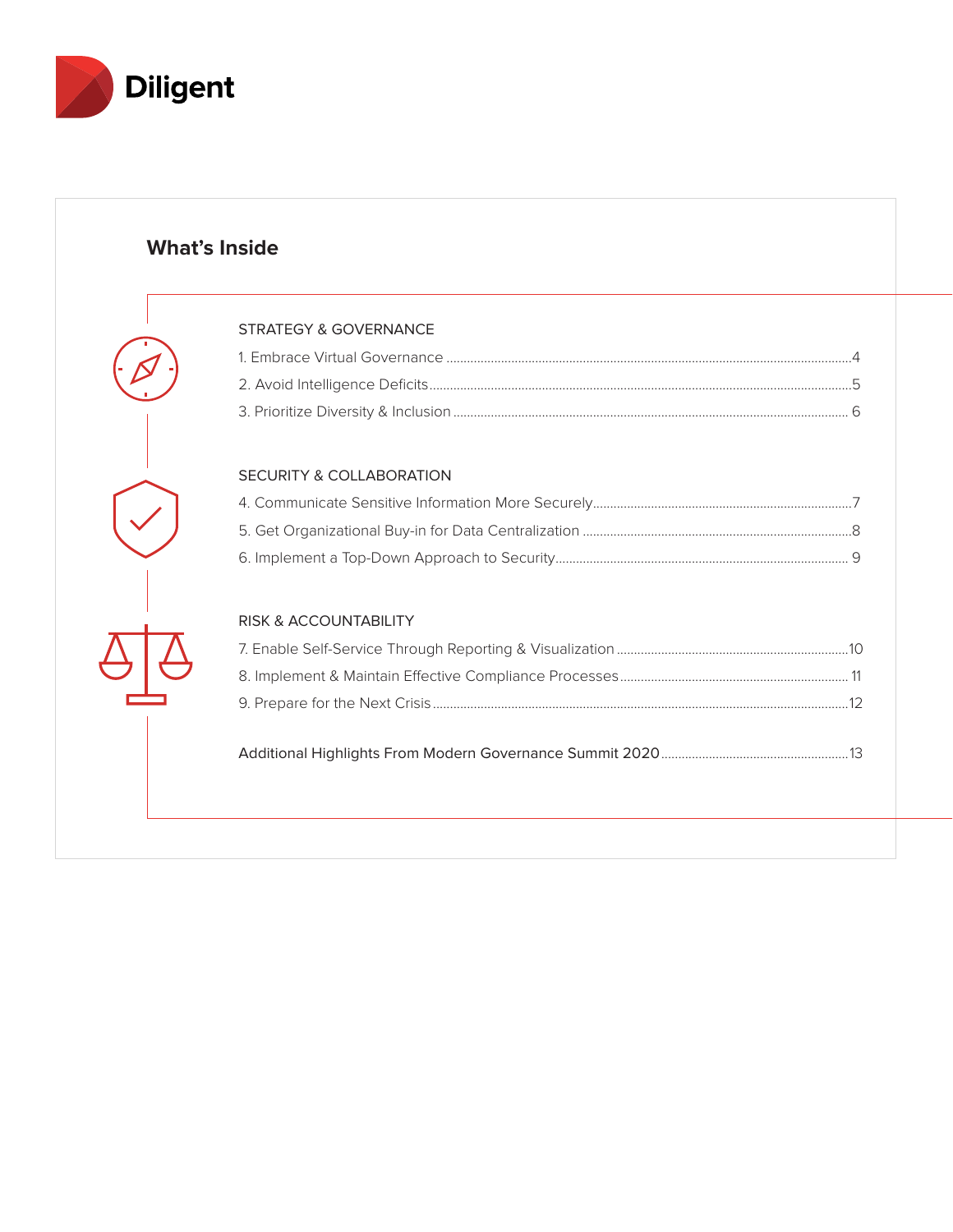# STRATEGY & GOVERNANCE

#### **Recommended Actions**

- $\Box$  Digitize any remaining manual or administrative processes, including book-building, board evaluations, D&O questionnaires and minutetaking and approvals.
- $\Box$  Protect video conference links by using the calendar feature in Diligent Boards.
- $\Box$  Leverage the voting & resolutions feature within Diligent Boards to collect approvals and signatures.

#### **Recommended Tools**

#### **Diligent Questionnaires**

An application to securely manage the collection and analysis of D&O questionnaires and board evaluations, all within Diligent Boards.

#### **Diligent Minutes**

A secure and collaborative application that enables governance professionals to take minutes and circulate for board approval, all within Diligent Boards.

#### **Secure Meeting Workflow**

A governance workflow tool that secures the preparation of board meeting materials, allowing governance professionals to collect information and collaborate with other permissioned users.

**[REQUEST A DEMO](https://learn.diligent.com/MGS2020PostEventMeetingRequest.html?utm_source=MGSRecap&utm_medium=email&utm_campaign=DILpg4 )**

# **1. Embrace Virtual Governance**

What once seemed like a short-term transition to virtual work has become the long-term reality. At the onset of COVID-19, the immediate priority was to successfully transition to virtual board meetings. Now other governance processes – including board evaluations, new director onboarding, D&O questionnaires and strategic planning – must follow suit.



"The silver lining of COVID is it's making us take another look at our processes and how we can do them better. How could we do them more securely? How could we make things easier for our users?"

Lisa Pascoe Vice President of Governance & System Effectiveness, Sparrow Health

While the transition may have been hectic at first, many organizations have found virtual governance capabilities to be beneficial in many respects. Diligent customers have streamlined administrative processes, increased director productivity and engagement, and reduced overall costs.

"What we [used to] do is print out the minutes and email them to my board members and say, 'Please review these,'" explained Judi Coleman, Executive Assistant, Greater Baltimore Medical Center HealthCare, during the Summit. "[We] don't have to do this anymore, and [we] can electronically and securely send them for approval. And that has made my CIO very happy because we're really secure right now. [Diligent is] an amazing tool."

As organizations continue the transition to fully online or hybrid operations, they're recognizing that traditional governance processes are no longer sufficient. Modernizing governance and operational workflows to meet today's challenges – and foster more secure, efficient collaboration among boards and executives – is now an imperative for every organization.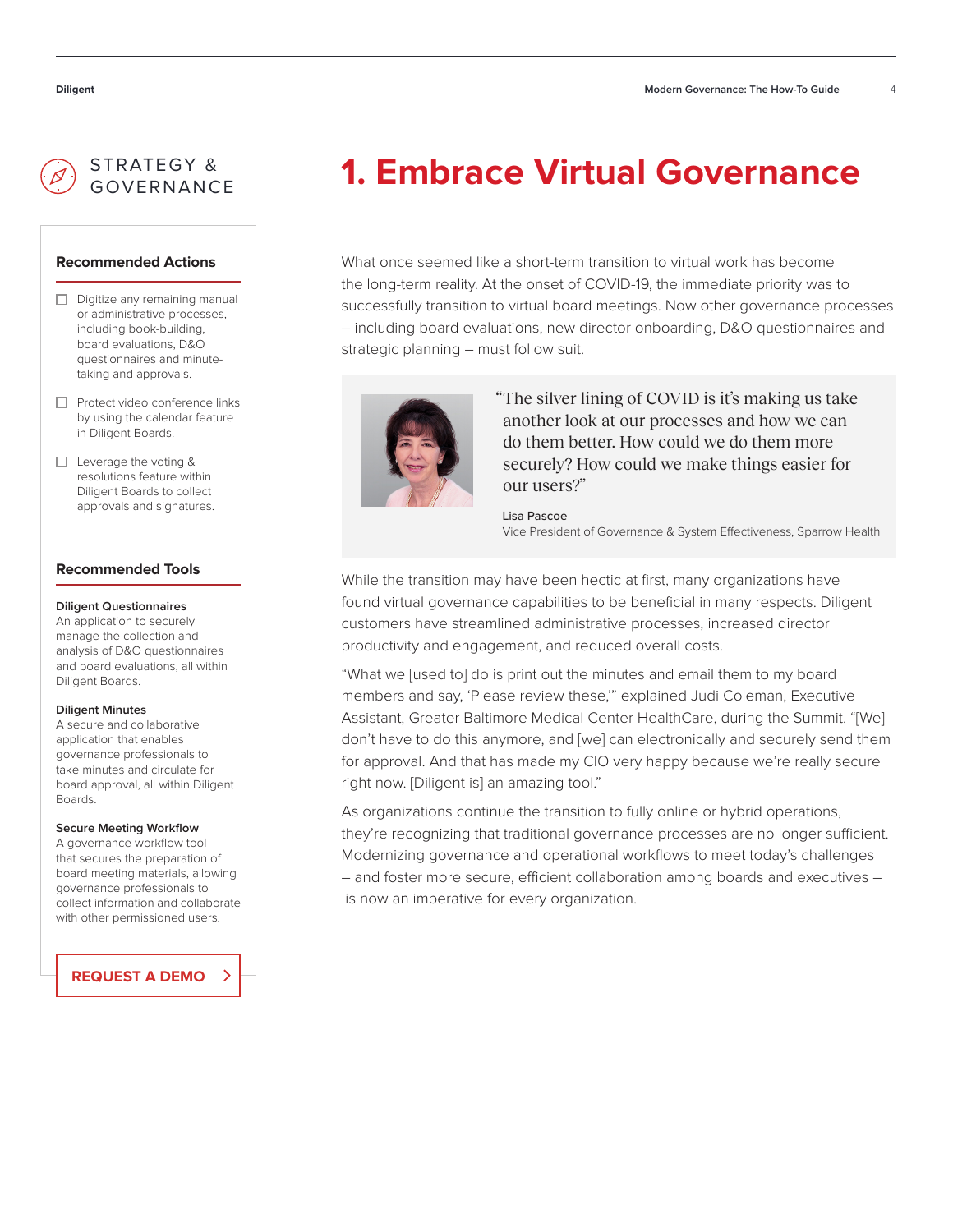# STRATEGY & GOVERNANCE

#### **Recommended Actions**

- $\Box$  Enhance board visibility into industry trends, peer group activity and stakeholder sentiment with the right tools
- $\Box$  Position yourself as a trusted advisor to the board and the organization by surfacing insights that improve decisionmaking.

#### **Recommended Tool**

#### **Diligent Governance Intel**

An AI-powered application that enables environmental scanning, news aggregation and trend analysis for your company, industry and competitors.

### **[REQUEST A DEMO](https://learn.diligent.com/MGS2020PostEventMeetingRequest.html?utm_source=MGSRecap&utm_medium=email&utm_campaign=DILpg5 )**

# **2. Avoid Intelligence Deficits**

Never has it been more important for boards to be informed and vigilant. Between the evolving conditions of COVID-19 and an active stakeholder landscape, new information emerges daily, requiring the board and the C-suite to stay alert.

Governance professionals must keep the board informed on various topics: evolving regulations, governance and industry trends, peer activity and benchmarking, and negative press coverage that could threaten the company's reputation. But how can they accomplish this without inundating board members with too much information?

One Modern Governance Summit 2020 session, *Understanding Risk Analytics and How to Deliver Insights to Your Board*, showcased how customers are using Diligent Governance Intel to accomplish the following:

- Track emerging trends, industry developments and peer group activity.
- Curate relevant articles and resources for their board members and committees.
- Send daily, weekly or monthly updates through the Diligent Boards app or curated email newsletters.
- Monitor the company's media coverage across nearly 70,000 global news sources, industry publications and social media channels.
- Identify reputation risks early with sentiment analysis and health scores.
- Customize profiles and email updates so that each board member is receiving the information most relevant to them.

"In a recent global survey, we found that 65% of directors spend time gathering external information about the company, and 77% read external industry reports, as part of their preparation for board meetings," said Dottie Schindlinger, Executive Director of the Diligent Institute. "Instead of trying to 'protect the board' from outside information, governance professionals should focus on equipping their board members with the best tools and resources available – and adding value through curation."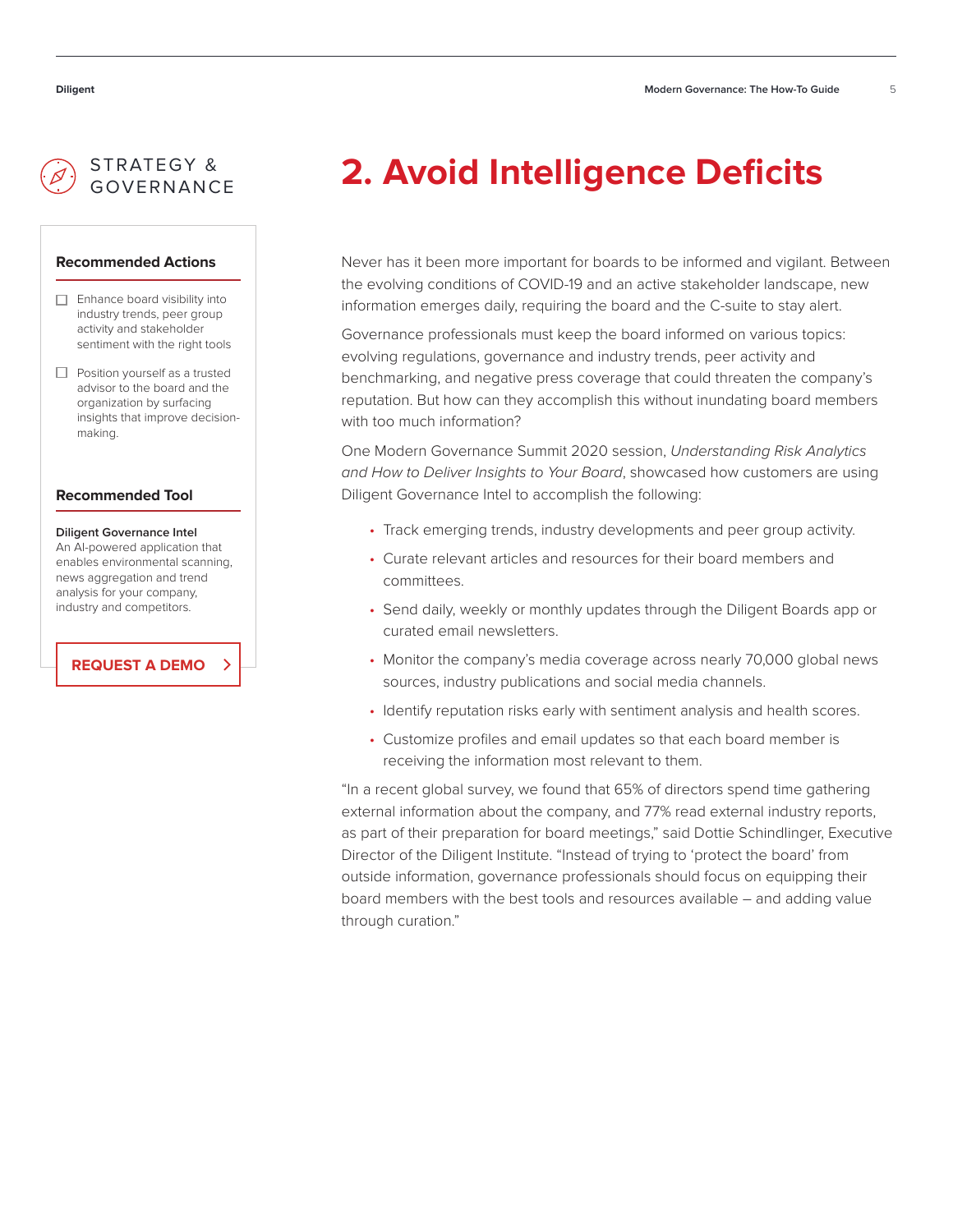### STRATEGY & GOVERNANCE

#### **Recommended Actions**

- $\Box$  Examine existing governance processes and work with board leadership to remove inherent bias.
- $\Box$  Leverage technology like the Diligent Director Network to reach beyond the board's personal network and identify qualified candidates.
- $\Box$  Share news of Diligent's Modern Leadership initiative with your board and encourage directors to submit names of qualified diverse candidates in their network.

#### **Recommended Tools**

#### **Diligent Nominations**

An application for nominating and governance committees that allows you to view board composition and performance through an independent lens and compare board practices to those of your peers and industry.

#### **Diligent Director Network**

A vast database of qualified board candidates, with advanced search capabilities, free within the Diligent Boards application.

**[REQUEST A DEMO](https://learn.diligent.com/MGS2020PostEventMeetingRequest.html?utm_source=MGSRecap&utm_medium=email&utm_campaign=DILpg6 )**

# **3. Prioritize Diversity & Inclusion**

To achieve and maintain competitive advantages in this market, companies must wholeheartedly embrace the benefits of a diverse workforce and leadership team. During the keynote speech at Modern Governance Summit 2020, Robin Hood CEO Wes Moore highlighted the role of diversity and inclusion in company prosperity:



"What is measured matters, and what matters gets measured. What does proportional representation mean for your company, at all levels? Be creative and thoughtful. Inclusion is not a box-checking exercise. Ask yourself, 'What do I need to make my organization better? What skills and backgrounds does my current makeup not address?'"

Wes Moore CEO, Robin Hood

In a 2018 international study, McKinsey & Company found that more diverse businesses were 33% more likely to have higher financial returns. Leadership trends are slowly changing to reflect these realities. According to Spencer Stuart's 2019 Board Index, 59% of all new S&P 500 board members in 2019 were women or minority directors.

Governance professionals must work with board leadership to ensure the right topics are on the board agenda, and that governance processes like succession planning and recruiting are examined for inherent biases. Diligent's **Modern Leadership** initiative demonstrates how technology and the power of Diligent's global network can connect boards with qualified, diverse candidates (learn more on page 13).

The current lack of diversity is not a supply-side issue. In order to diversify boards and corporate leadership teams, organizations must do their part to engage in the right pipeline-building activities.



"We've worked really hard to identify what our gaps are and what we need to be diverse, and we have actively sought out people…for the board who can fill those gaps. It's an obvious best practice for an organization to be reflective of the community they serve."

Stephanie Mansfield Board Vice Chair, TCU Financial Group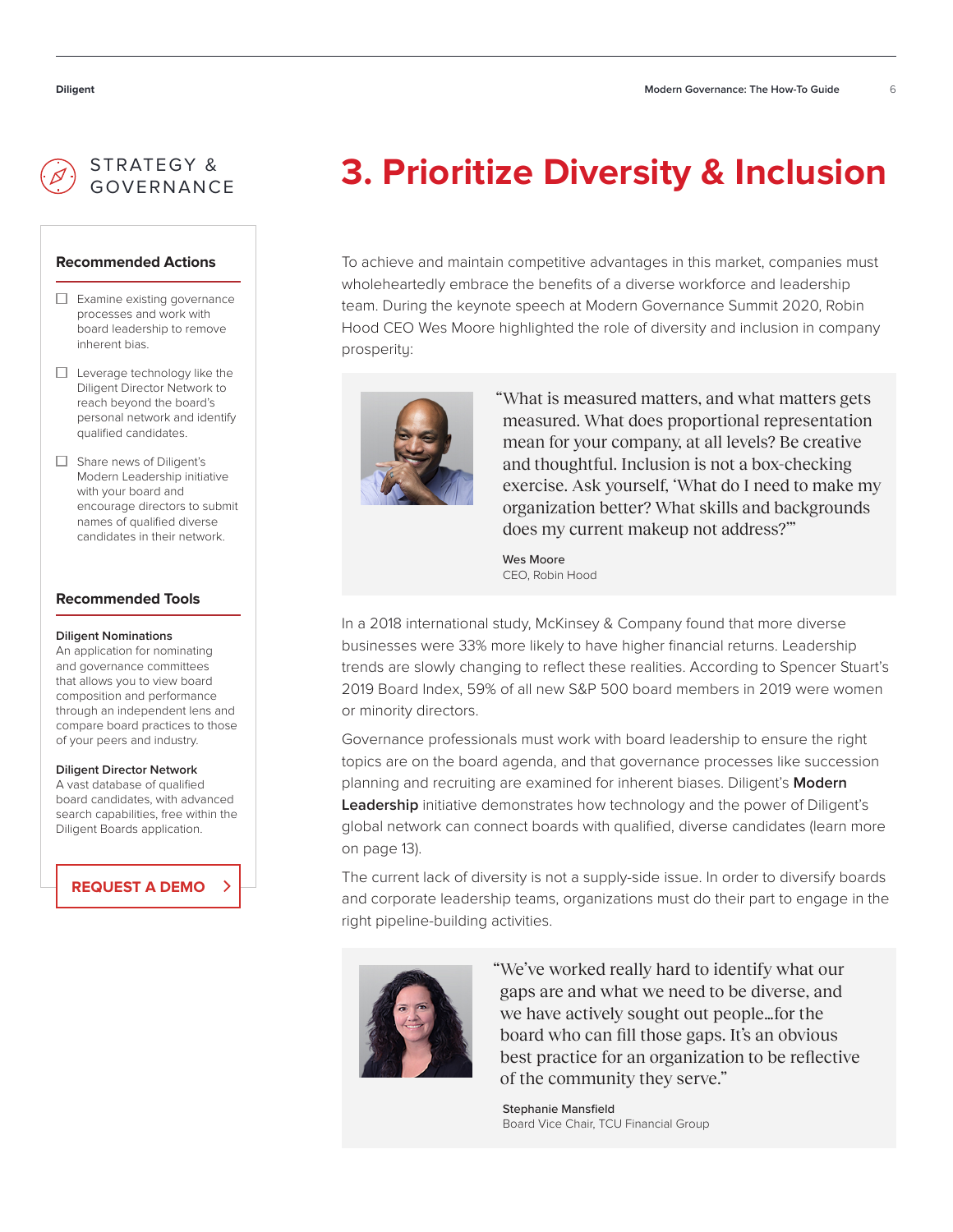

- $\Box$  Provide a secure alternative to email for confidential documents and conversations to ensure sensitive information remains in a closed loop.
- $\Box$  Weigh the cost of implementing secure technology against the cost of a potential data breach.

#### **Recommended Tools**

#### **Secure File Sharing**

An end-to-end secure data storage solution for board governance, internal and external groups, and executive leadership to collaborate, even when working remotely.

#### **Diligent Messenger**

Safeguard board and executive communication with a secure messaging platform that mirrors the experience of both email and SMS texting.

#### **[REQUEST A DEMO](https://learn.diligent.com/MGS2020PostEventMeetingRequest.html?utm_source=MGSRecap&utm_medium=email&utm_campaign=DILpg7 )**

 $\rightarrow$ 

# **4. Communicate Sensitive Information More Securely**

Email remains the lifeblood of organizational communication, yet the pandemic has revealed its limitations, particularly when it comes to confidential communication.

Today, a new generation of technology and communication systems now enable highly secure collaboration and workflows. COVID-19 has dramatically accelerated this process and will continue to do so. In the Modern Governance Summit 2020 session *Best Practices for Remote Sensitive Communication, Collaboration and Meeting Workflow*, Diligent customer Tammy Wellcome described her organization's motivation for seeking out a secure and efficient collaboration method:



"It was a twofold situation. One was the concern our general counsel had with sending [sensitive] information over personal email…. [Two,] directors are very busy, and most of them are on more than one board…. They may not check their email every day, and you can't possibly expect that. So we wanted to find something that was better."

Tammy Wellcome Corporate Governance Paralegal, American Water Works

The pandemic has forced boards and senior leadership teams to seek alternatives to email that are not only more secure, but also "less crowded," to ensure important updates don't get missed. With Diligent Messenger, board members and executives can access messages and notifications from their smartphones and communicate with one another securely.

"When we looked at Diligent Messenger it just had everything ... and it shows up on your phone," said Wellcome. "It says, 'You have a message,' but it doesn't send the sensitive data. So at no time does any of our material leave the secure portal. And that was our biggest concern."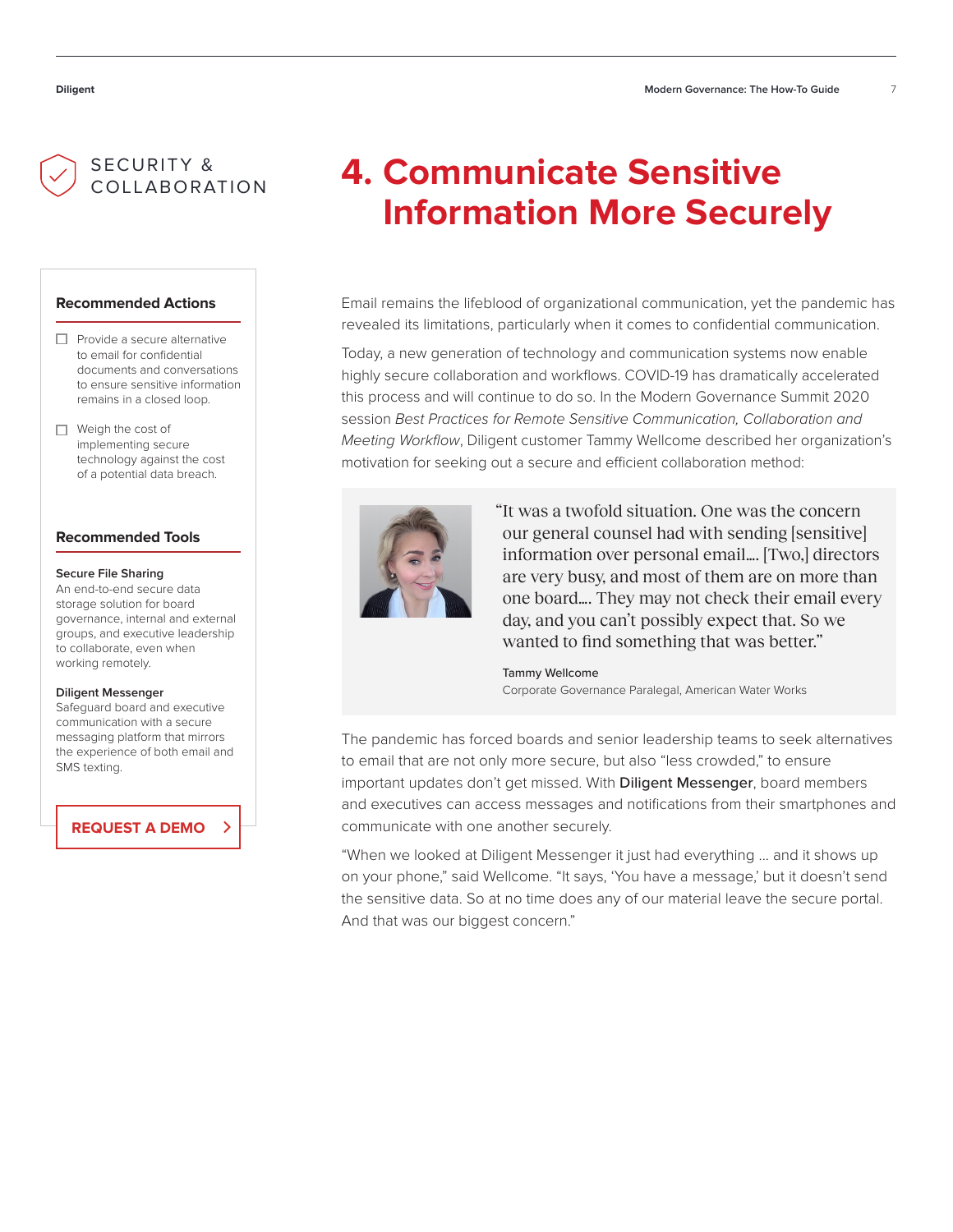SECURITY & COLLABORATION

#### **Recommended Actions**

- $\Box$  Set a clear policy for how data will be managed within the organization.
- $\Box$  Research and evaluate entity management systems to find one that can centralize and automate your data processes.
- $\Box$  Once the system is implemented, assign data roles and responsibilities to ensure adoption and promote effective data hygiene.

#### **Recommended Tool**

#### **Diligent Entities**

Centralize and manage your corporate record to improve entity governance, meet compliance obligations, mitigate risk and accelerate decision-making.

**[REQUEST A DEMO](https://learn.diligent.com/MGS2020PostEventMeetingRequest.html?utm_source=MGSRecap&utm_medium=email&utm_campaign=DILpg8)**

# **5. Get Organizational Buy-in for Data Centralization**

An organization is only as good as its data. This is particularly true for global corporations that stretch across regions and jurisdictions, and for any organization with subsidiaries. Manual processes, often kept in place by inertia, introduce redundancies, inefficiencies and errors. Compliance and reporting deadlines get missed. Decisions can't be made quickly.

Compliance officers, general counsels, paralegals and legal operations teams typically appreciate the importance of maintaining data integrity. Yet other departments within the organization – including finance, accounting, tax and human resources – are often maintaining their own data repositories and processes. They strive for data integrity as well, but maintaining multiple systems simultaneously always invites risk. In fact, an estimated 23% of spreadsheets contain errors. Incorrect data or data scattered across multiple locations can mean the difference between taking advantage of an opportunity or letting it pass by, explained Reyner Meikle at Modern Governance Summit 2020:



"I always try to stress to business leaders the importance of managing corporate records and keeping those records updated. Because they never know when the opportunity or need is going to present itself. [Recently] many companies, small and large, were scrambling with a lot of added effort and intensity to pull together corporate documents and records as part of the Payroll Protection Program and SBA loans. Those organizations that were ill-prepared lost an opportunity."

Reyner Meikle President & CEO, Agile Legal Services

Every business unit has a vested interest in ensuring a single set of data. Setting clear policies ahead of time will assuage potential concerns about who has oversight of the data and how it will be managed.

"Having these records kept current, updated and maintained with regularity really does put your organization in a better position to be prepared when a deal or opportunity comes along," said Meikle.

Implementing a centralized corporate record, one that ensures all departments are drinking from the same data well, eliminates the need to scramble when opportunity arises. Data centralization saves time and money, reduces risk and positions the entire organization to act with speed and confidence.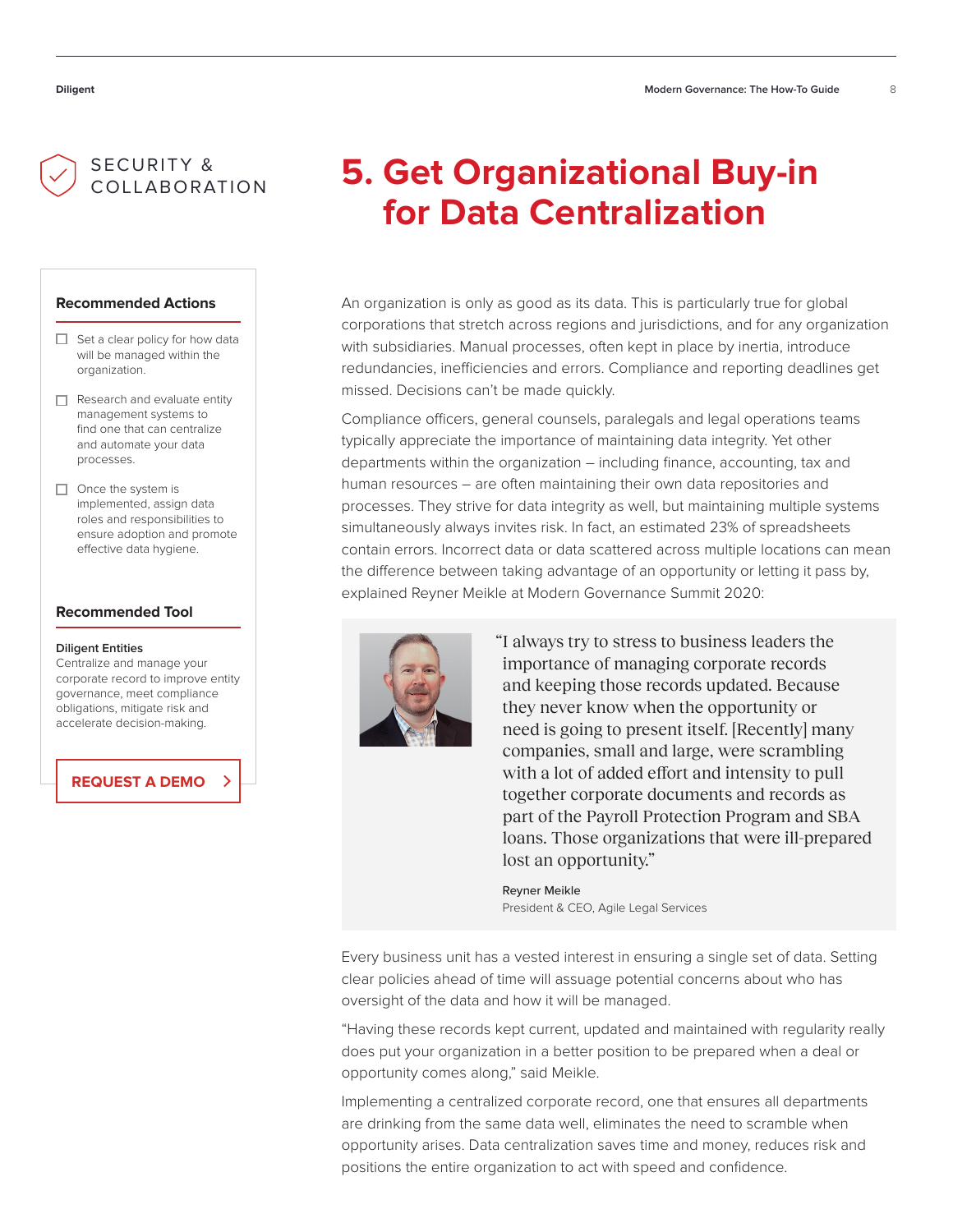

- $\Box$  Raise recognition of cybersecurity as an enterprise-wide strategic risk.
- $\Box$  Help boards understand their organization's unique legal obligations.
- $\Box$  Provide boards with access to appropriate cybersecurity expertise.
- $\Box$  Secure board and leadership communication accordingly.

#### **Recommended Tools**

#### **Diligent Compliance**

Meet internal and external compliance obligations with automated processes to collate business-critical information.

#### **Leadership Collaboration Suite**

An end-to-end solution that enables executives and leadership teams to collaborate effectively, make agile decisions and mitigate security risks.



# **6. Implement a Top-Down Approach to Security**

Cybersecurity has traditionally been treated with a bottom-up approach – something that an IT department had to solve on its own. However, as Larry Clinton, President of the Internet Security Alliance, discussed with Diligent's Chief Information Security Officer Henry Jiang, cybersecurity requires a top-down approach that begins with the board and the general counsel.



"Cybersecurity is not an IT problem…. It is an enterprise-wide risk management issue. We need oversight from the board of directors to set the environment for a good cybersecurity culture – and then put in parameters for the cultural supports (including economic supports) so the entire organization can embrace cybersecurity and follow best practices."

Larry Clinton President, Internet Security Alliance

To implement this top-down approach, cybersecurity must be factored into all board decisions. No longer a single item on the board agenda, cyber risk must be a lens applied to every board decision.

"Cybersecurity was traditionally thought of as an appendage issue that you tack on to a board meeting for 15 minutes at the end," said Clinton, explaining that now cybersecurity must be treated the same as legal and financial decisions. "There is not a single major business decision [today] that does not include cybersecurity considerations. Cybersecurity needs to be woven into the entire process…. That's the message about cybersecurity: We're all in this together."

According to Clinton, management (including both security and legal) should present to boards:

- 1. A cybersecurity framework detailing where data is and how it operates.
- 2. A cyber-management strategy led by someone with cross-organizational responsibility.

Boards should also expect from management an economic and empirical risk assessment. With this information, boards and senior leadership can work together to set the risk appetite and manage risk to that level.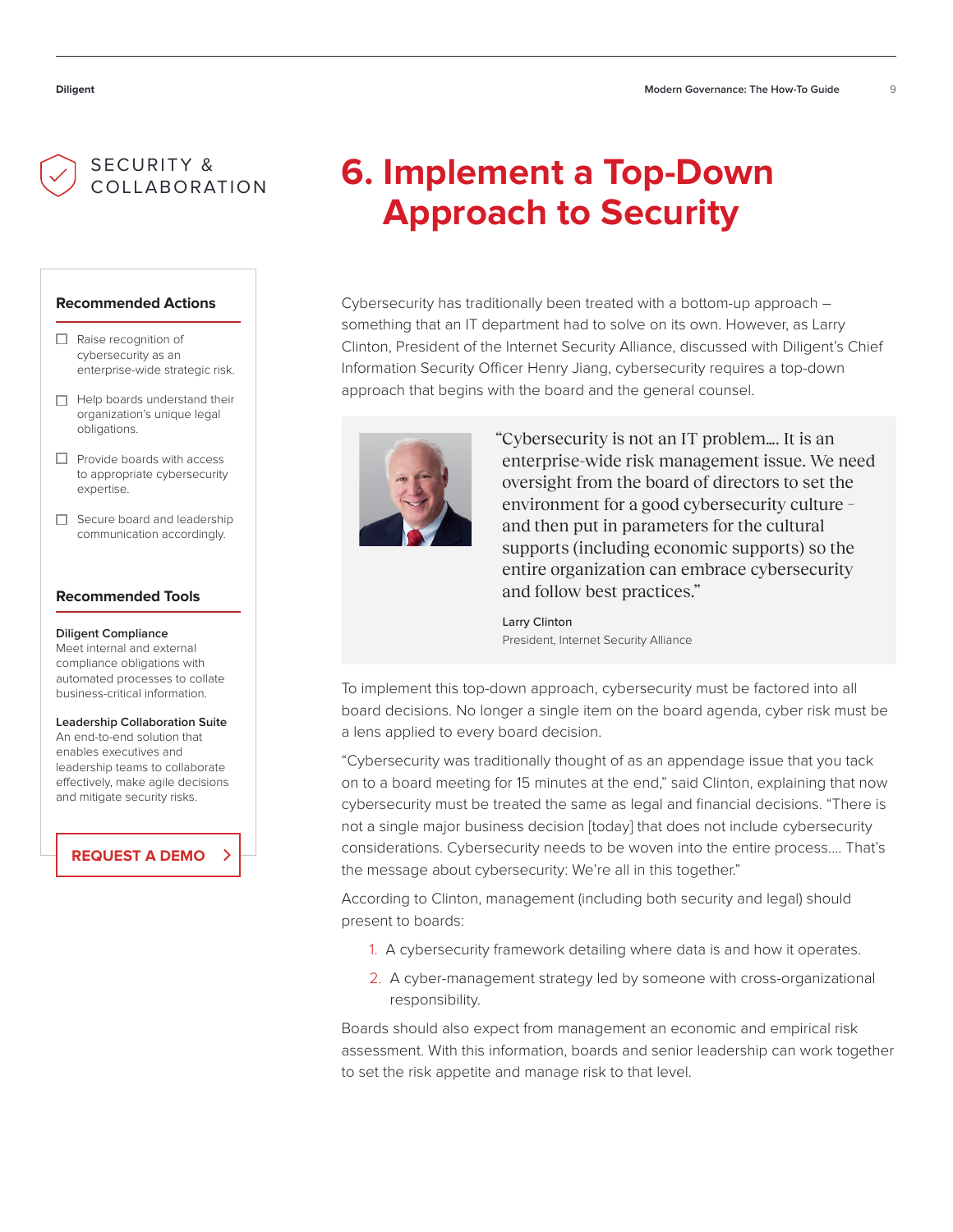

- $\Box$  Leverage Diligent Entities for critical searchability so stakeholders can access key documents and data through custom portals.
- $\Box$  Link to appropriate resources and platform locations from sub-portals to enable a streamlined flow of information.
- $\Box$  Maintain accuracy of your corporate record and streamline collaboration on key documents with a secure collaboration tool like DotApprove.

#### **Recommended Tools**

#### **Diligent Entities**

Centralize and manage your corporate record to improve entity governance, meet compliance obligations, mitigate risk and accelerate decision-making.

#### **DotApprove**

A secure tool that streamlines key document workflows and approvals across multiple stakeholders within an organization, giving compliance teams confidence in an accurate corporate record.

**[REQUEST A DEMO](https://learn.diligent.com/MGS2020PostEventMeetingRequest.html?utm_source=MGSRecap&utm_medium=email&utm_campaign=DILpg10 )** $\rightarrow$ 

# **7. Enable Self-Service Through Reporting & Visualization**

"I'm so tired of answering the same questions over and over again," said Teresa Redman, Entity Manager, World Fuel Services, at Modern Governance Summit 2020. Unfortunately, this is a common sentiment among many administrators in the entity management realm.

Enabling self-service is a critical step in ensuring your entity management platform delivers value for the entire organization. Various teams and business partners all need different information at different times, but that shouldn't mean wires become crossed or processes slow down.

With an entity governance strategy in place, business stakeholders are equipped to access and obtain what they need, without having to ask administrators the same questions repeatedly. At the Summit, Diligent customers discussed best practices: Custom portals, for example, are available within **Diligent Entities** and allow administrators to drive cross-departmental users into the platform and land directly on the information or reporting they need. Administrator controls help manage the flow of information and protect sensitive data from departments that don't have reason to access it.



"Diligent Entities is such a good tool, and it's so versatile. Any bucket of data that you want to put into this thing, you can.... It really enables you to design specifically what you need.... [You can] link to different legal entities, link to individuals, and also [highlight] what you need to have at a glance."

Teresa Redman Entity Manager, World Fuel Services

Helping all business units become more self-sufficient not only streamlines systems and processes, but it also increases organizational knowledge and empowers the business with better information, explained Redman. Easy search functionality is critical, enabling teams across an organization to quickly find minute books, reports, visualization charts and other core data to accelerate decisionmaking.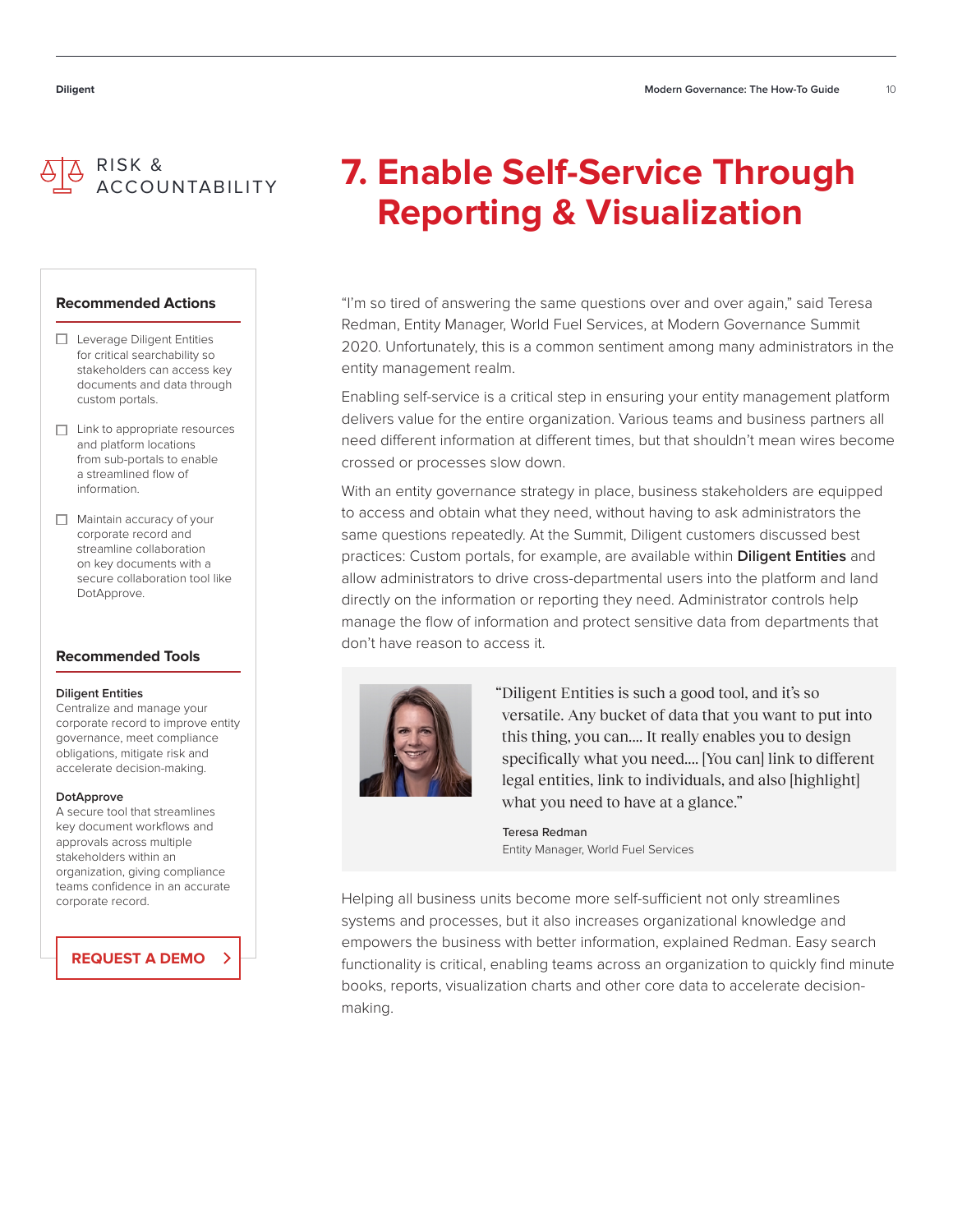

- $\Box$  Measure your compliance program against best practices and identify any gaps.
- $\Box$  Create a cross-departmental compliance plan and document steps in the process. Communicate clear roles and responsibilities to stakeholders and automate any manual processes.
- $\Box$  Review the compliance program regularly to evaluate its effectiveness.

#### **Recommended Tool**

#### **Diligent Compliance**

A tool that helps your organization meet internal and external compliance obligations with automated processes to collate business-critical information.

### **[REQUEST A DEMO](https://learn.diligent.com/MGS2020PostEventMeetingRequest.html?utm_source=MGSRecap&utm_medium=email&utm_campaign=DILpg11 )**

# **8. Implement & Maintain Effective Compliance Processes**

Maintaining compliance continues to be more critical with every passing year and with every newly passed regulation. Yet siloed teams, lack of resources, changing laws and overlooked obligations can make implementing and maintaining sound compliance practices a seemingly insurmountable challenge. For companies that do have compliance programs in place, only 70% measure their effectiveness, and two-thirds of those are unsure of the metrics to use. Moreover, 65% of compliance programs are reactive instead of proactive: They only respond when something disrupts the current state of business.



"The cost of compliance has increased 43% since 2011. Companies are investing more, but it's difficult to understand what works and what doesn't. Is staffing up going to make you more compliant? Does it deliver results?"

Kristin Drake Senior Director, Customer Success, Diligent

At Modern Governance Summit 2020, Michael Nyhuis, Diligent's Director of Audit & Compliance, and Kristin Drake, Diligent's Senior Director of Customer Success, laid out a three-pronged approach to maintaining proper compliance:

1. Always be audit-ready. Define and implement a compliance framework before the auditors arrive.



"Many organizations often undertake a project to gather the evidence for an audit. Teams scramble to find the right reports and gather the right information. That whole process is timeconsuming and costly...We need some better tools and systems in place to be audit-ready."

Michael Nyhuis Director of Audit & Compliance, Diligent

- 2. Utilize technology to better monitor and assess risks in real time, and automate those processes to stay ahead of changing regulations.
- 3. Leverage best practices by removing silos between compliance teams, risk managers and internal auditors. Find the common activities that support multiple frameworks simultaneously. Deploy them once and use them repeatedly.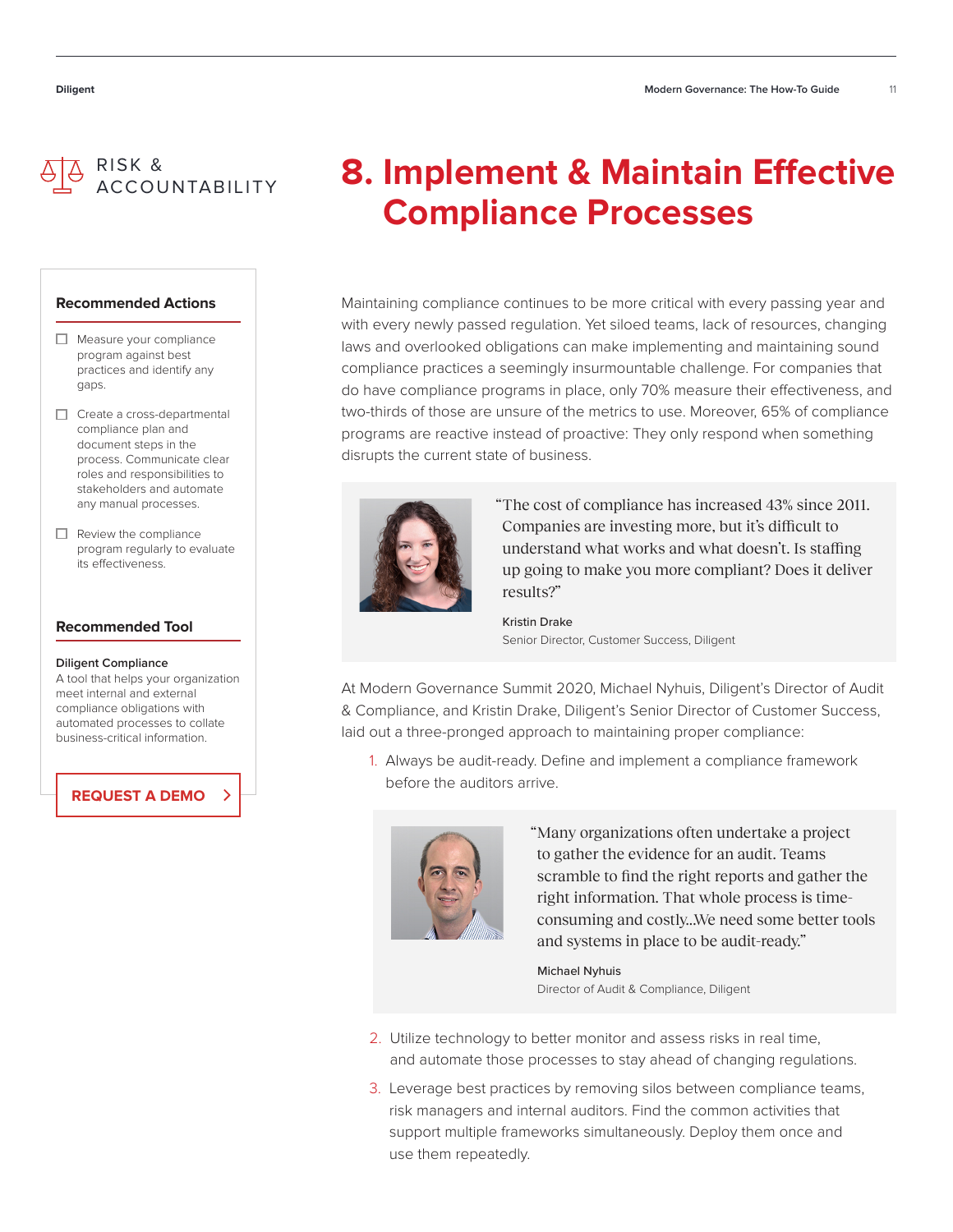

- $\Box$  Build an infrastructure that enables secure communication in times of crisis.
- $\Box$  Assess gaps in compliance and risk management programs that may pose further risk to the organization.
- $\Box$  Ensure governance teams have the tools they need to stay alert on developing news and regulations.

#### **Recommended Tools**

#### **Governance Cloud**

A secure software ecosystem that digitizes the various activities and tasks for the board of directors, helping them stay organized and prepared for the next crisis.

#### **Leadership Collaboration Suite**

An end-to-end solution that enables executives and leadership teams to collaborate effectively, make agile decisions and mitigate security risks.

#### **Diligent Governance Intel**

An AI-powered application that enables environmental scanning, news aggregation and trend analysis for your company, industry and competitors.

**[REQUEST A DEMO](https://learn.diligent.com/MGS2020PostEventMeetingRequest.html?utm_source=MGSRecap&utm_medium=email&utm_campaign=DILpg12)**

# **9. Prepare for the Next Crisis**

2020 has been a year to remember. Company leadership, operations and processes have been tested in unprecedented ways. Throughout Modern Governance Summit 2020, Diligent customers shared best practices and lessons learned.

In the session *From Surviving to Thriving Through a Corporate Crisis*, Lucy Fato, General Counsel, AIG, shared her vantage point from executive leadership: "[Early on] I was asked to take on a more prominent role than I typically would around communications," she said. "How do we communicate with all of our stakeholders? How do we communicate with our colleagues, our shareholders, our regulators, our rating agencies? This list goes on and on."

Secure and effective communication was a key theme throughout the COVID-19 crisis response, and for many organizations, it revealed gaps that must be addressed before the next crisis rolls around. For many customers, tools like Diligent Boards, Diligent Messenger and Diligent Governance Intel kept the board, C-suite and governance teams well-connected and secure at the height of the pandemic.

On the risk and compliance side, existing challenges were compounded by changing obligations and an evolving risk landscape.

Managing these challenges requires companies to be proactive, agile and informed. Organizations must begin to build and/or maintain the systems and processes that enable them to think strategically about the future. When assessing the role that technology will play, look for tools that:

- Enhance communication channels across the company and with relevant stakeholders.
- Evaluate risk more frequently using proper metrics.
- Gather, inspect and curate data and insights.

One silver lining of this pandemic has been a refocusing on the human side of governance. Fato explained: "I would say the relationships we've built – internally and with all the external stakeholders – have gotten better because everybody is dealing with each other first and foremost as human beings, and then in our professional capacities."